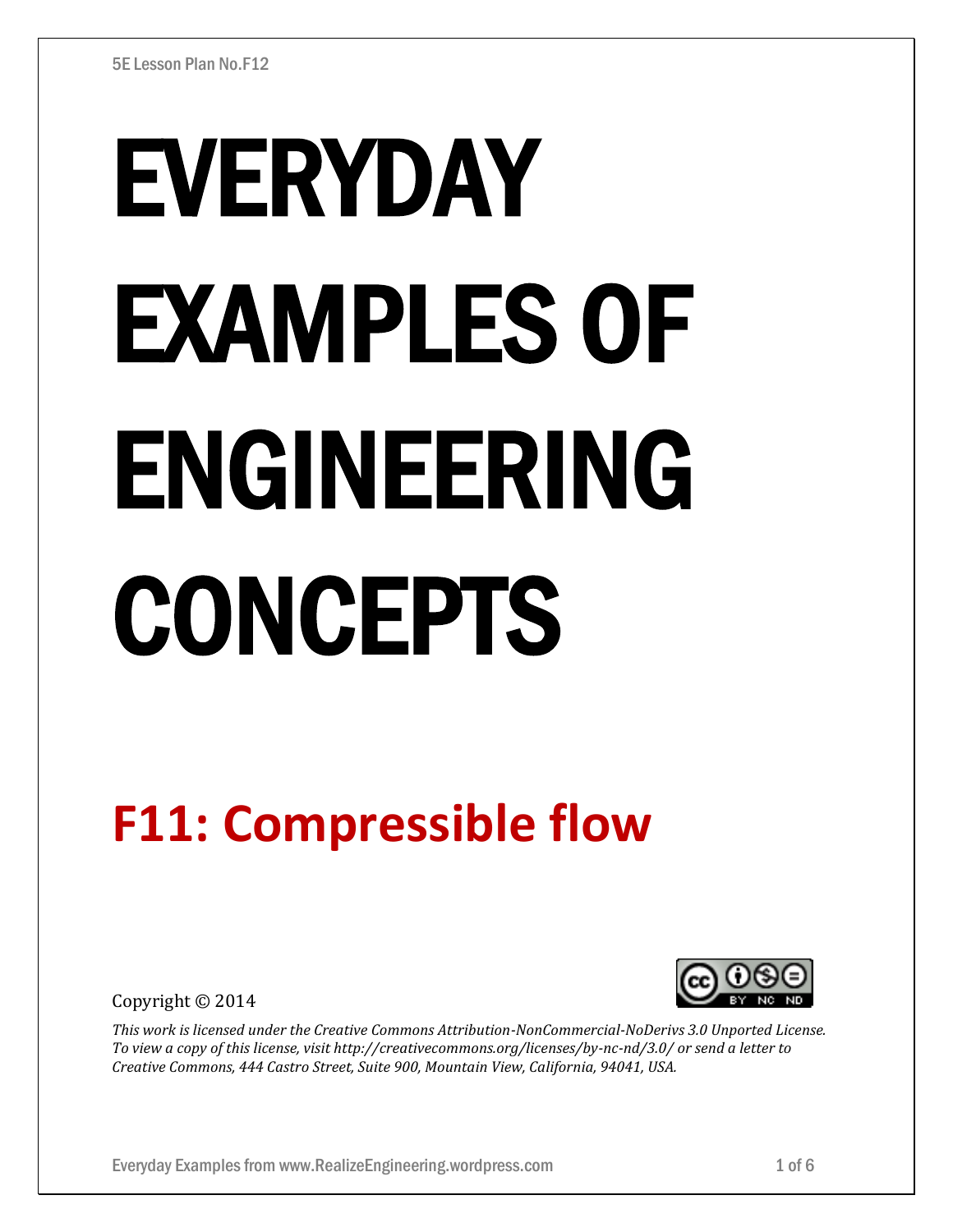*This is an extract from 'Real Life Examples in Fluid Mechanics: Lesson plans and solutions' edited by Eann A. Patterson, first published in 2011 (ISBN:978-0-9842142-3-5) which can be obtained on-line at www.engineeringexamples.org and contains suggested exemplars within lesson plans for Sophomore Fluids Courses. They were prepared as part of the NSF-supported project (#0431756) entitled: "Enhancing Diversity in the Undergraduate Mechanical Engineering Population through Curriculum Change".* 

# **INTRODUCTION**

 $\overline{a}$ 

(from *'Real Life Examples in Fluid Mechanics: Lesson plans and solutions'*)

These notes are designed to enhance the teaching of a sophomore level course in fluid mechanics, increase the accessibility of the principles, and raise the appeal of the subject to students from diverse backgrounds. The notes have been prepared as skeletal lesson plans using the principle of the 5Es: Engage, Explore, Explain, Elaborate and Evaluate. The 5E outline is not original and was developed by the Biological Sciences Curriculum Study<sup>1</sup> in the 1980s from work by Atkin & Karplus<sup>2</sup> in 1962. Today this approach is considered to form part of the constructivist learning theory<sup>3</sup>.

These notes are intended to be used by instructors and are written in a style that addresses the instructor, however this is not intended to exclude students who should find the notes and examples interesting, stimulating and hopefully illuminating, particularly when their instructor is not utilizing them. In the interest of brevity and clarity of presentation, standard derivations, common tables/charts, and definitions are not included since these are readily available in textbooks which these notes are not intended to replace but rather to supplement and enhance. Similarly, it is anticipated that these lesson plans can be used to generate lectures/lessons that supplement those covering the fundamentals of each topic.

It is assumed that students have acquired a knowledge and understanding the following topics: first and second law of thermodynamics, Newton's laws, free-body diagrams, and stresses in pressure vessels.

This is the fourth in a series of such notes. The others are entitled 'Real Life Examples in Mechanics of Solids', 'Real Life Examples in Dynamics' and 'Real Life Examples in Thermodynamics'. They are available on-line at www.engineeringexamples.org.

Eann A. Patterson *A.A. Griffith Chair of Structural Materials and Mechanics School of Engineering, University of Liverpool, Liverpool, UK & Royal Society Wolfson Research Merit Award Recipient*

<sup>1</sup> Engleman, Laura (ed.), *The BSCS Story: A History of the Biological Sciences Curriculum Study*. Colorado Springs: BSCS, 2001.

<sup>2</sup> Atkin, J. M. and Karplus, R. (1962). Discovery or invention? *Science Teacher* 29(5): 45.

<sup>3</sup> e.g. Trowbridge, L.W., and Bybee, R.W., *Becoming a secondary school science teacher*. Merrill Pub. Co. Inc., 1990.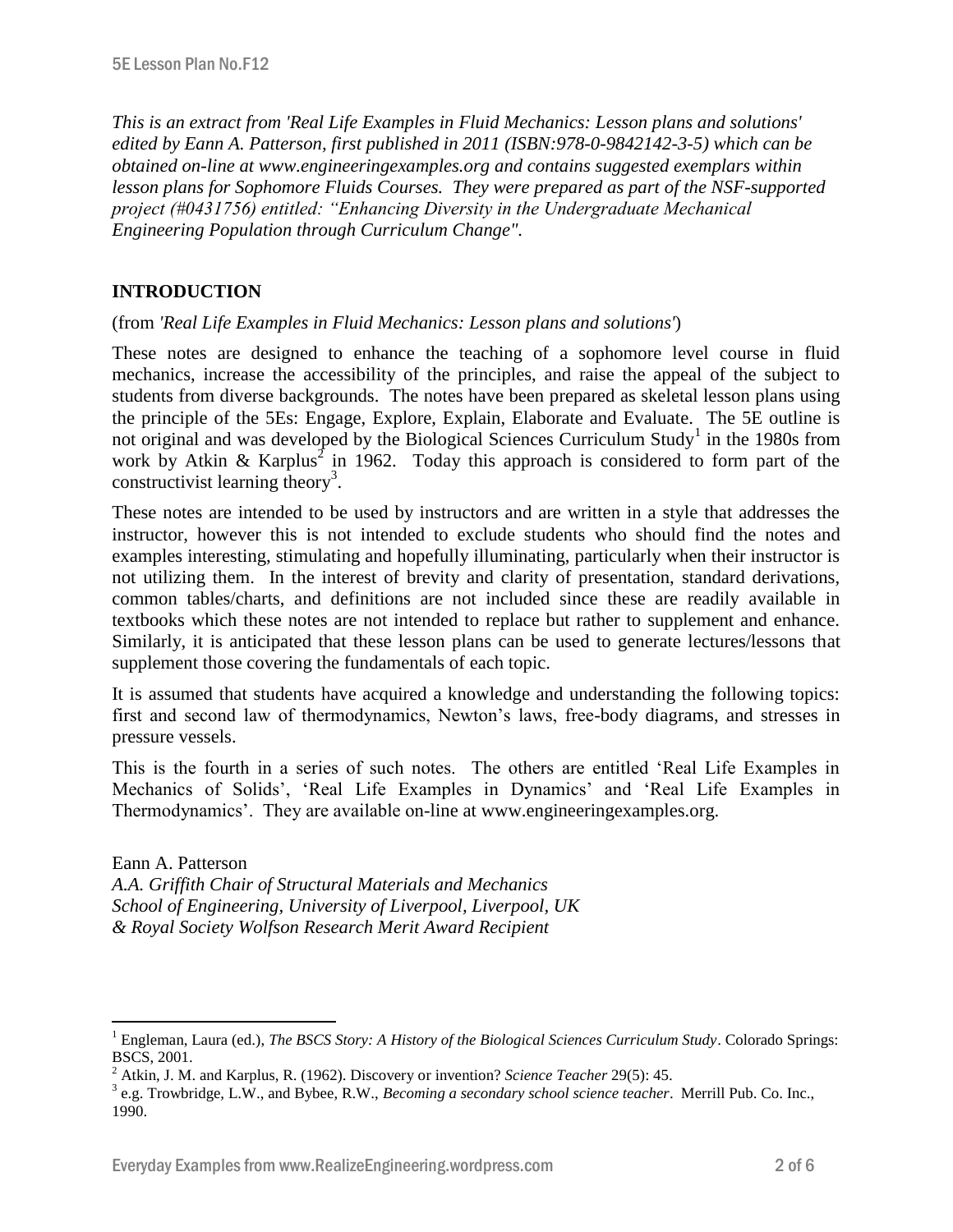## **APPLICATIONS**

### 12. Topic**: Turbomachines**

### **Engage:**

Take a pack or two of '*Propeller Balsa-Wood Model Planes*' into class and share them around the students<sup>4</sup>. Invite the students, working in pairs, to put them together, wind up the propeller and let the planes fly around the room.



### **Explore:**

When they have had some fun, ask them to work on a velocity diagram for an element of the blade and determine the velocity of the air relative to the blade. Probably, you will have to get them started by drawing the sketch opposite and the section XX. Invite a pair to draw their velocity diagram for the rest of the class:



The angle of the airflow is given by

$$
\theta = \tan^{-1} \frac{v_0}{r\omega}
$$

and its speed is given by  $r\omega/\cos\theta$ . The angle,  $\beta$  is known as the pitch angle and the difference between  $\theta$  and  $\beta$  is the local angle of attack,  $\alpha (= \beta - \theta)$ .

### **Explain:**

Tell the students that it can be shown by dimensional analysis that

$$
\frac{F_T}{\rho \omega^2 D^4} = \phi \left( \frac{v_0}{\omega D} \cdot \frac{\rho D^2 \omega}{\mu} \right)
$$





 $\omega$ 



 $\overline{a}$ <sup>4</sup> At the time of writing a pack of 12 were available from Amazon.com for \$12.99. Try searching Amazon.com using the words in italics above.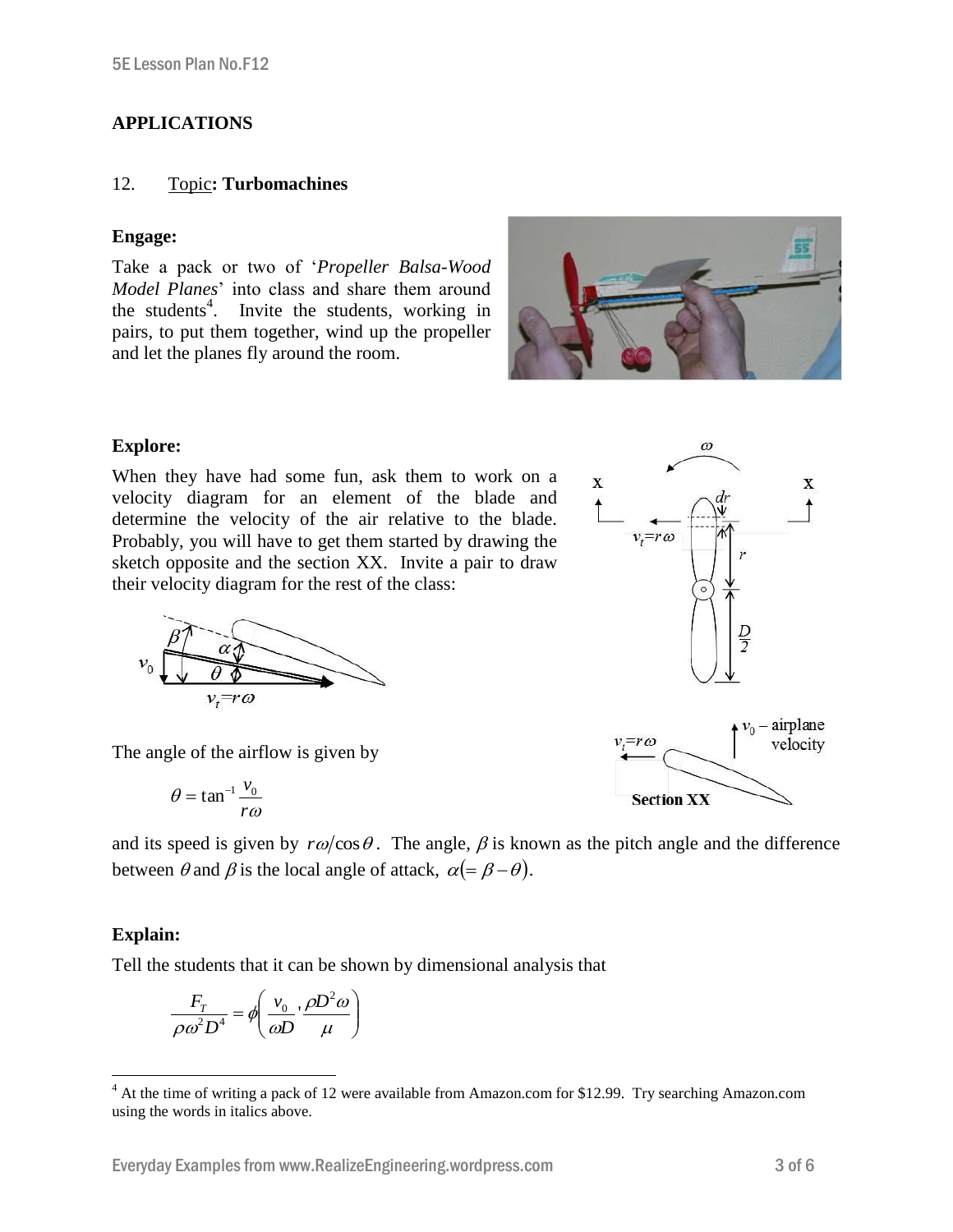where  $F_T$  is the propeller thrust, *D* is the propeller diameter,  $\omega$  is the rotational speed,  $v_0$  is the plane velocity, and  $\rho$  and  $\mu$  are the air density and viscosity respectively. The  $\Pi$ -group on the left is known as the thrust coefficient,  $C_T$  and the first one on the right as the advance ratio. In most applications the Reynolds number is high and so the thrust coefficient is largely independent of Reynolds number, so

$$
C_T \propto \frac{v_0}{\omega D}
$$

The advance ratio is related to the relative velocity of the air at the propeller tip by

$$
\theta = \tan^{-1} \frac{2v_0}{\omega D}
$$

A similar analysis can be performed for the power, *P*, in which case everything is unchanged except the  $\Pi$ -group on the left becomes the power coefficient,

$$
C_p = \frac{P}{\rho n^3 D^5}
$$

### **Elaborate:**

Discuss how pumps are characterized and selected. An axial flow pump or fan is essentially a propeller and the thrust coefficient can be redefined in terms of the pressure change,  $\Delta p$  or head difference,  $\Delta H$ , since

$$
F_T = \Delta p A = \gamma \Delta H A
$$

and so

$$
C_T = \frac{\gamma \Delta H A}{\rho \omega^2 D^4} = \frac{\pi g \Delta H}{4\omega^2 D^2}
$$

but it is more usual to use the head coefficient,

$$
C_H = \frac{4}{\pi} C_T = \frac{g\Delta H}{\omega^2 D^2}.
$$

A discharge coefficient can be found by dimensional analysis to be  $C_Q = \frac{Q}{\omega D^3}$  $C_Q = \frac{Q}{\omega D}$ 

Axial-flow pumps are better suited to applications involving high discharge, *Q* and low head,  $\Delta H$ ; while radial-flow pumps, such as centrifugal pumps, are more appropriate for low discharge, high head applications. A  $\Pi$ -group known as the specific speed,  $n_s$  is used when selecting the best pump for an application from a range of geometrically similar pumps.

$$
n_{S} = \frac{C_{Q}^{\frac{1}{2}}}{C_{H}^{\frac{3}{4}}} = \frac{\omega Q^{\frac{1}{2}}}{\left(g\Delta H\right)^{\frac{3}{4}}}
$$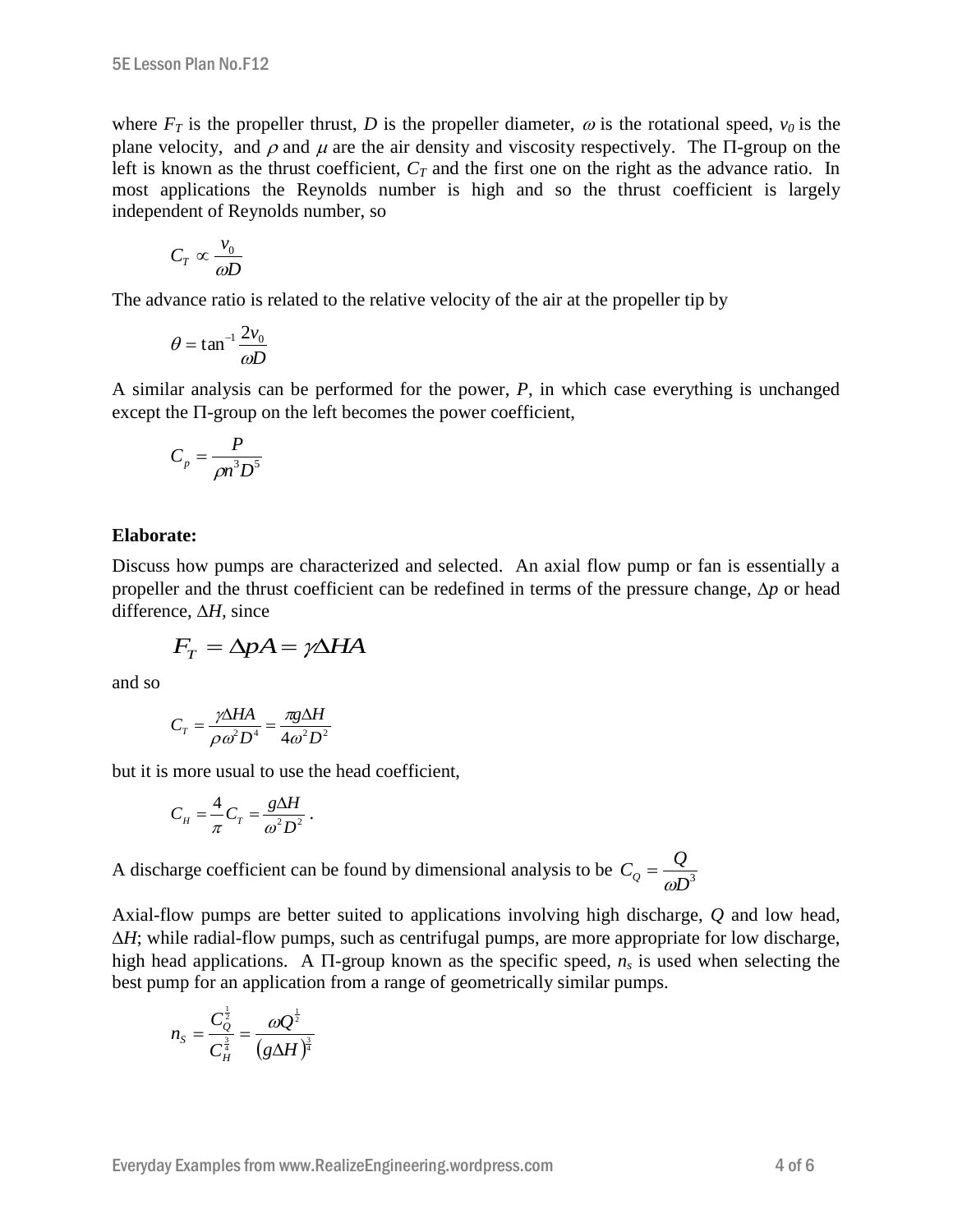(Note: in the US it is common to use  $N_s = NQ^{\frac{1}{2}}/\Delta H^{\frac{3}{4}}$ , which is not non-dimensional, since *N* is in revolutions per minute,  $Q$  in gallons per minute and  $\Delta H$  in feet. The specific speed is closely related to the susceptibility to cavitation on the suction side. Cavitation should not occur, otherwise damage may be incurred in the blades of the pump. Usually, the specific speed is modified by replacing the pressure head by the difference between the pressure on the suction side of the pump and the vapor pressure of the liquid being pumped, which is called the net positive suction head, NPSH, so

$$
n_{SS} = \frac{\omega Q^{\frac{1}{2}}}{g^{\frac{3}{4}}(NPSH)^{\frac{3}{4}}}
$$

where  $n_{SS}$  is known as the suction specific speed and in the US is modified to  $N_{SS} = NQ^{\frac{1}{2}}/NPSH^{\frac{3}{4}}$  and a critical value of  $N_{SS}$  is 8500.

### **Evaluate:**

Invite students to attempt the following examples:

### *Example 12.1*

The water pump in a car is of the centrifugal type and sucks water from the radiator at about 15psi and 140°F before pumping it into the engine block. If the coolant flow rate required is 100 gallons per minute, calculate the maximum speed the pump can run at to avoid cavitation.

### Solution:

The pressure head, *p* in psi can be converted to the pressure head, *h* in feet using

$$
h = \frac{2.31 \times p}{\gamma_{SG}}
$$

where  $\gamma_{SG}$  is the specific gravity or relative density of the fluid. Thus, for the radiator

$$
h = \frac{2.31 \times p}{\gamma_{SG}} = \frac{2.31 \times 15}{1} = 34.7 \text{ ft}
$$

Vapor pressure of water at 140°F is 2.9psi<sup>5</sup> which can also be converted to give

$$
\frac{2.31 \times 2.9}{1} = 6.7 \text{ ft}
$$

So the Net Positive Suction Head, NPSH  $= 34.7 - 6.7 = 28$  ft

$$
N_{SS} = NQ^{\frac{1}{2}}/NPSH^{\frac{3}{4}} < 8500
$$

thus  $N < \frac{0.000 \times 10^{13} \text{ J}}{1} = \frac{0.000 \times 20}{1} = 10,300$ 100  $8500 \times NPSH^{\frac{3}{4}}$  8500 $\times$ 28  $\frac{1}{2}$ 4 3  $\frac{1}{2}$ 4 3  $<\frac{8500\times NPSH^{\frac{2}{3}}}{1}=\frac{8500\times 28^{\frac{2}{3}}}{1}=$ *Q*  $N < \frac{8500 \times NPSH^{\frac{2}{3}}}{\frac{1}{1}} = \frac{8500 \times 28^{\frac{2}{3}}}{\frac{1}{1}} = 10,300$ rpm

<sup>&</sup>lt;sup>5</sup><br>From for example <u>http://www.engineeringtoolbox.com/water-vapor-saturation-pressure-air-d\_689.html</u>